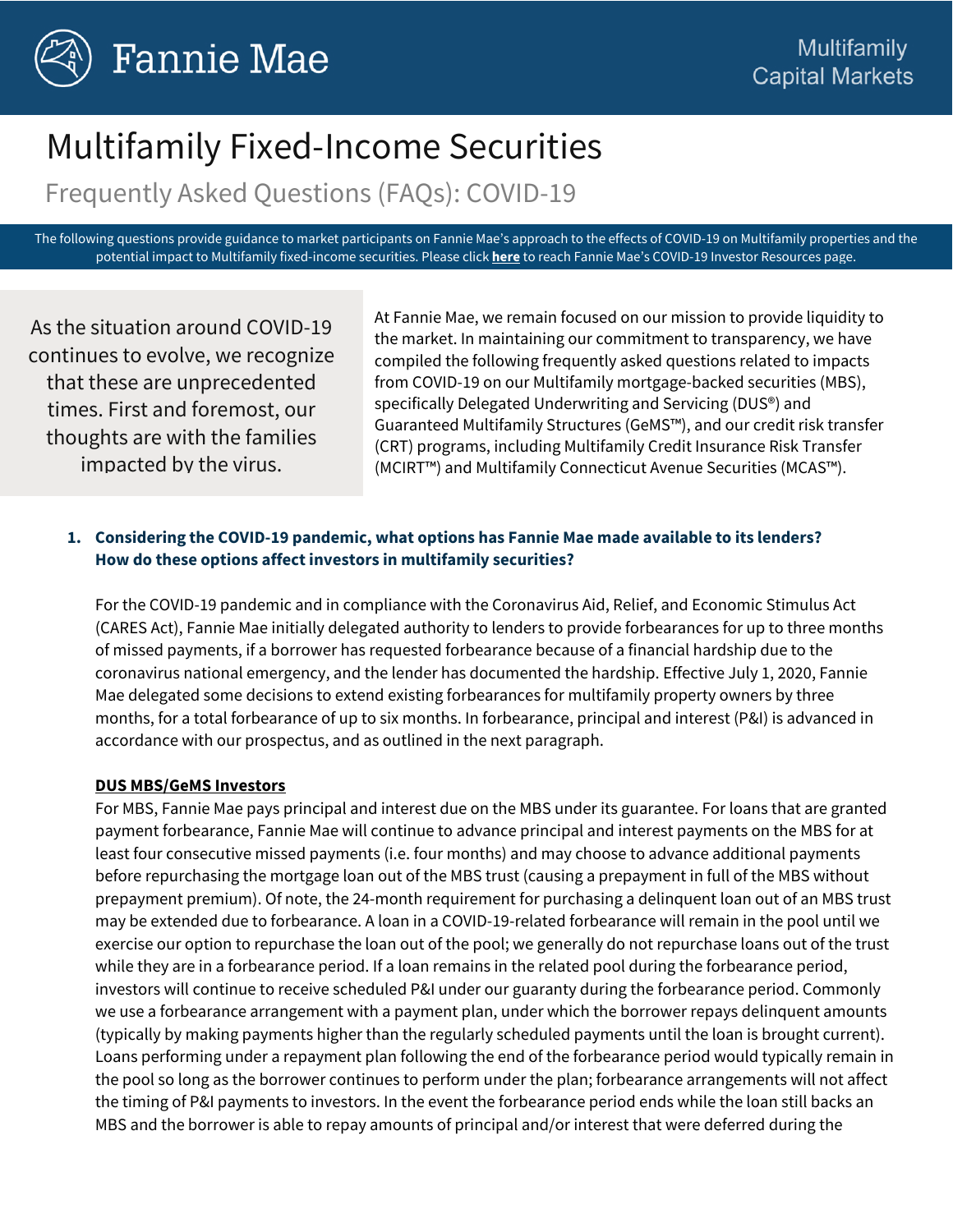

# **Fannie Mae**

forbearance period, the MBS will remain outstanding, so long as the borrower continues to perform, and no early prepayment of the MBS will occur as a result of the forbearance.

As a reminder, Fannie Mae will advance timely payments of principal and interest to MBS investors in the event the loan becomes delinquent, including loans for properties where the ability to support monthly mortgage payments has been affected by COVID-19. If the delinquency cures and the loan becomes current, the MBS will remain outstanding. If the loan continues to be delinquent, Fannie Mae may purchase the loan out of the MBS trust (resulting in a full prepayment of principal at par and any accrued interest due on the date of the repayment).

Investors can find detailed information about any loan in forbearance that backs an MBS, including the end date of the forbearance period, on Fannie Mae's multifamily disclosure website[, DUS Disclose®](https://mfdusdisclose.fanniemae.com/?_ga=2.255657152.932379224.1591021885-310581502.1573829234#/home). For more detailed information, please see question six.

## **MCIRT/MCAS Investors**

CRT investors can see both unpaid principal balances (UPBs) – actual UPB (from time of forbearance) and scheduled UPB (showing any scheduled amortization payments) – in the periodic reporting in the monthly investor reporting package (IRP) files and the quarterly [Multifamily Loan Performance Data.](https://preview.fanniemae.com/portal/funding-the-market/credit-risk/multifamily/loan-performance-data.html) If a loan defaults and the actual UPB is higher than it otherwise would have been if the loan had continued to amortize during forbearance, there may be an increased risk of loss on the loan.

Premium payments to MCIRT investors and interest payments to MCAS investors are not dependent upon interest collections on the Reference Obligations. If the borrower repays the deferred interest (and principal, if applicable) prior to maturity or the forbearance balance is added to the final balloon payment and the UPB is paid in full at maturity, there will be no losses on the loan.

For any loan that indicates an increased risk of default, whether as a result of temporary forbearance or otherwise, Fannie Mae takes proactive loss mitigation measures to reduce the likelihood and severity of any losses. Additional resources on our credit risk transfer practices are available on ou[r website.](https://www.fanniemae.com/portal/funding-the-market/credit-risk/multifamily/mf-credit-risk-transfer.html)

## **2. Has Fannie Mae made any changes to business activities as a result of COVID-19?**

We continue to monitor the impact of COVID-19 and work closely with our borrowers and lenders to assess what changes are required to ensure we continue to provide liquidity to the market. In response to COVID-19, we have announced changes, including changes related to underwriting requirements, which can be viewed in the [Lender Communications section](https://multifamily.fanniemae.com/documents-forms/lender-communications?lender_communications%5B241%5D=241) of DUS Navigate™, our portal to our Selling & Servicing Guide.

We continue to manage our credit risk as outlined in th[e credit risk management presentation.](https://dealroadshow.com/e/multifamilycrm)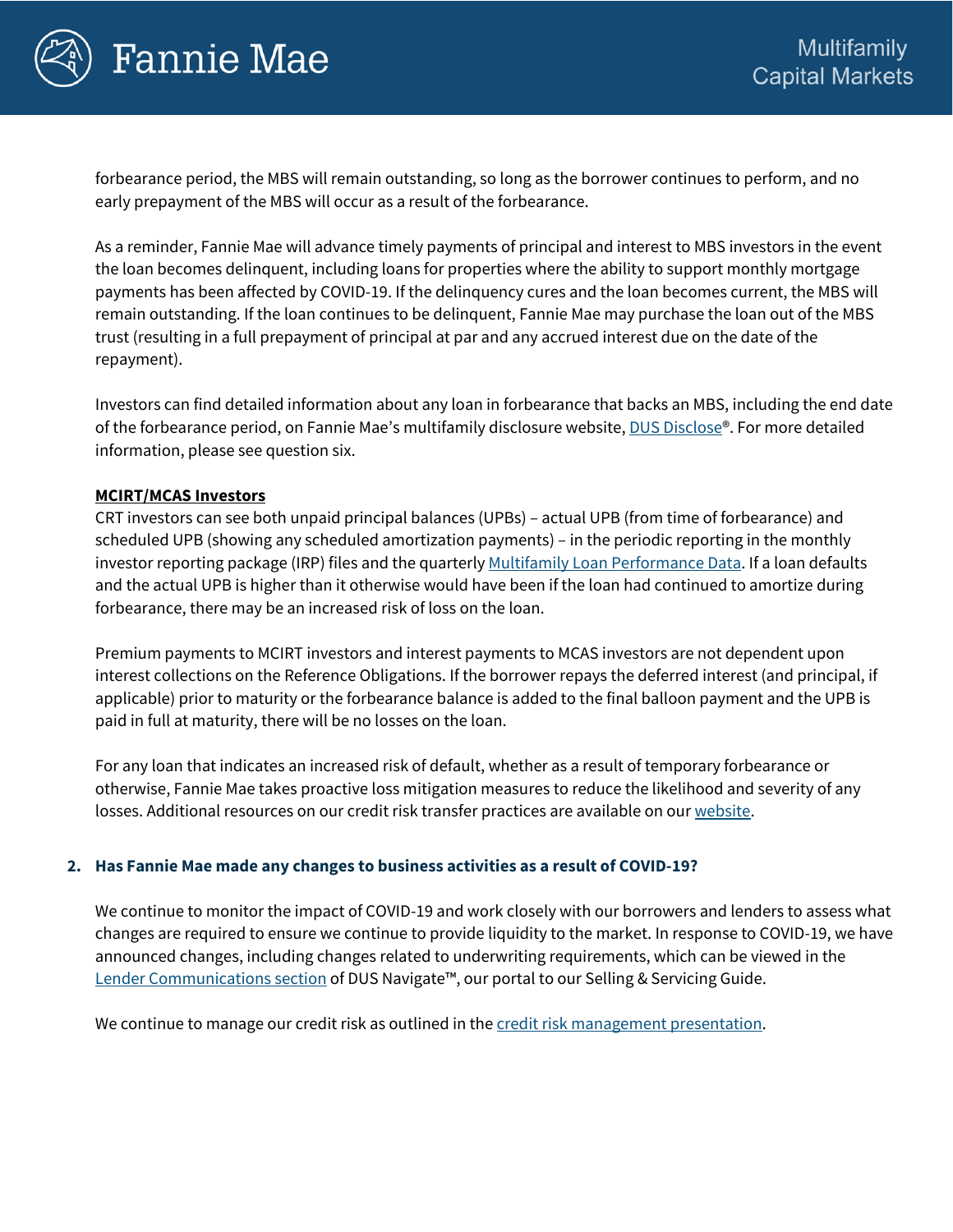

#### **3. Can investors continue to expect timely payment of principal and interest on Fannie Mae MBS?**

#### **DUS MBS/GeMS Investors**

Under our guarantee, Fannie Mae will advance scheduled principal and accrued interest due on our DUS MBS and GeMS. If an underlying loan is continuously delinquent for four months, or for 30 days in the first four months after the loan is acquired, we have the option, but not the obligation, to buy the loan out of the MBS trust. In the event of a forbearance, we may elect to buy the loan out of the MBS trust when it reaches four months of continuous delinquency or we may choose to leave it in the MBS trust for up to 24 months, or longer in certain cases including a loss mitigation alternative like a repayment following forbearance, and continue to make scheduled payments of principal and interest to MBS and/or GeMS investors.

Generally, we repurchase a loan from the MBS trust by the time it becomes 24 months past due (by last paid installment (LPI) date). When we buy a loan out of an MBS trust, we prepay the outstanding principal and pay accrued interest to the holders of the related MBS and/or GeMS, but we do not pay any prepayment premium. However, in the case of forbearance, it is common for a borrower to enter into a forbearance arrangement with a repayment plan. Under a forbearance arrangement, the borrower repays delinquent amounts (typically by making payments higher than the regularly scheduled payments until the loan is brought current). Loans that continue to perform in a forbearance arrangement would typically remain in the pool during the forbearance and repayment plan periods. Forbearance arrangements will not affect the timing of P&I payments to MBS and/or GeMS investors.

#### **MCIRT/MCAS Investors**

Interest payments to MCAS investors and premium payments to MCIRT investors are not dependent upon interest collections on the Reference Obligations. If the borrower repays the deferred interest (and principal, if applicable) prior to maturity or the forbearance balance is added to the final balloon payment and the UPB is paid in full at maturity, there would be no losses on the loan. However, principal is not distributed on MCAS notes unless payments are made by the borrowers on the related reference obligations. Therefore, principal collections may be reduced as a result of temporary payment forbearance. This may affect the amount of principal distributed to MCAS investors.

#### **4. What actions are being taken to provide renters relief during this time?**

Fannie Mae delegated to lenders the authority to provide a total forbearance of up to six months to borrowers for most multifamily properties financed by Fannie Mae if the borrower is experiencing hardship due to the impact of the COVID-19 national emergency. As part of the forbearance plan, borrowers must inform residential tenants in writing about tenant protections during the forbearance and repayment periods; suspend all evictions that are solely for non-payment of rent; must allow tenants flexibility to repay back rent over time and not in a lump sum; assess no tenant late fees or penalties for non-payment of rent; and give tenants at least a 30 day notice to vacate. Fannie Mae has also created [a Renters Resource Finder](https://www.knowyouroptions.com/rentersresourcefinder) to provide resources and information to help renters stay in their apartments. Fannie Mae anticipates that these actions will provide relief to renters during this time.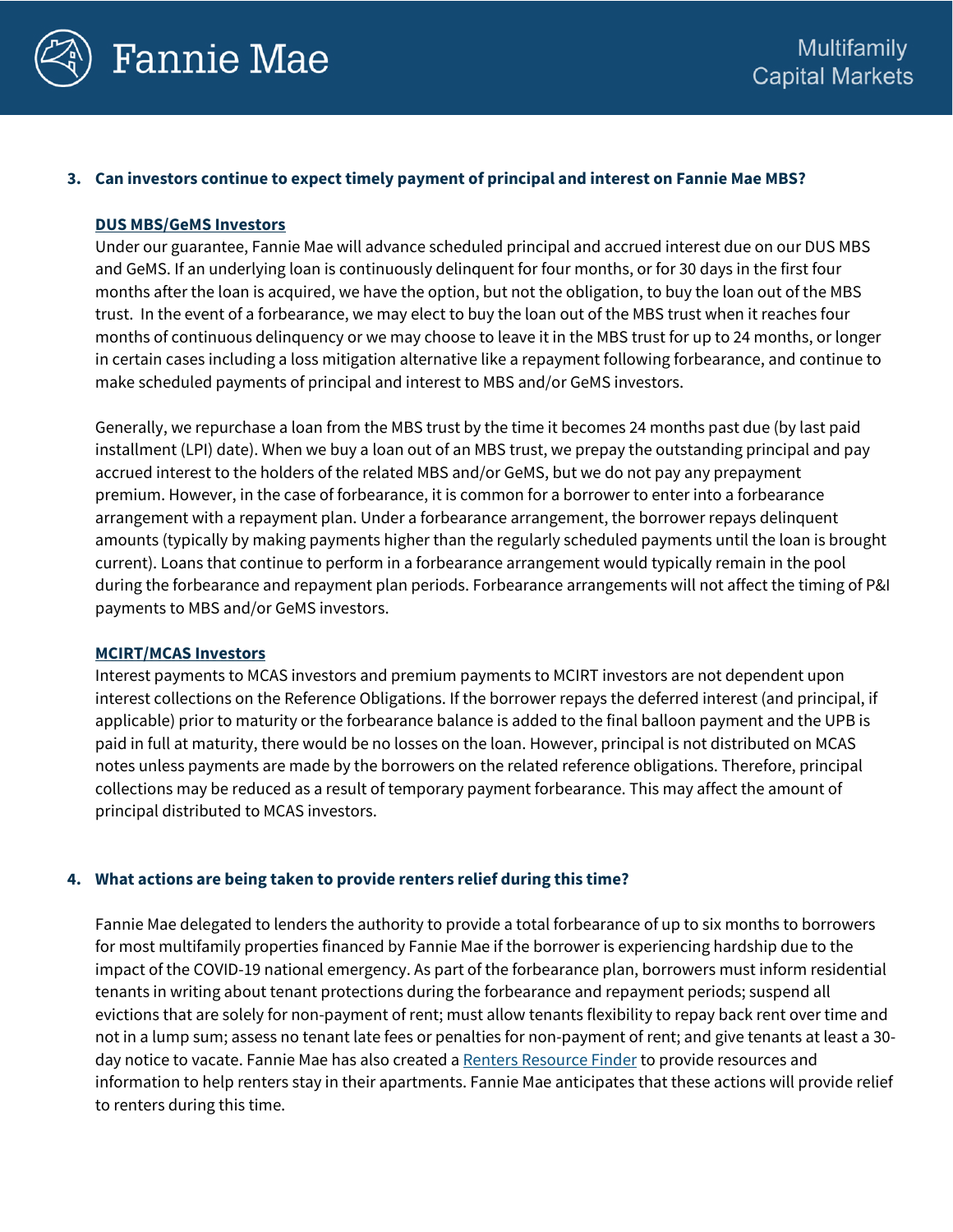

#### **5. What documentation does a borrower need to provide to qualify for forbearance?**

The CARES Act does not define financial hardship but requires that the servicer document a borrower's financial hardship in connection with a request for forbearance. Fannie Mae has delegated this step to the servicer to give the servicer flexibility to determine the type and extent of borrower documentation that may be necessary to meet the CARES Act requirement.

#### **6. How can I tell if a loan is in a COVID-19-related forbearance period?**

Per our **announcement**, as part of Fannie Mae's efforts to provide transparent and timely communication to our investor community, we are publishing a Multifamily MBS COVID-19 Forbearance List i[n DUS Disclose®](https://mfdusdisclose.fanniemae.com/?_ga=2.255657152.932379224.1591021885-310581502.1573829234#/home), our multifamily disclosure platform. Since April 2020, this list was updated weekly on Thursday afternoons; however, starting In November 2021, this list will be updated monthly, specifically on the Thursday following the last Monday of the month. The Forbearance List resides in the MBS Reports section on the Data Collections page [in DUS Disclose.](https://mfdusdisclose.fanniemae.com/?_ga=2.262936971.667564447.1589813216-310581502.1573829234#/resources/datacollections) The "Last Updated" date at the top of the document will alert users to when the list was last updated. We also update the individual MBS page in DUS Disclose with a banner about that security's related forbearance period. The banner language includes the most recent end date of the forbearance period (*i.e.*, if a forbearance extension has been granted, the forbearance end date will be updated in the banner).

The Multifamily MBS COVID-19 Forbearance List includes the pool number, CUSIP, and loan number for MBS for which an underlying loan is in a COVID-19-related forbearance period. The list also includes the current forbearance status and the unpaid principal balance (UPB) of the loan. Forbearance status will be noted as:

**Active:** the loan is currently in its initial forbearance period

**Extended Forbearance:** the initial forbearance period for the loan has been extended

**Forbearance Expired:** the forbearance period has ended, the borrower has not resumed payments, and the loan remains delinquent

**In Repayment:** the loan remains in compliance with the forbearance agreement and borrower payments have resumed

**Repurchased:** the loan has been repurchased from the security

**Resolved:** the forbearance has been cured and the loan is now current

**Withdrawn:** the forbearance agreement was cancelled by the borrower before missing a loan payment We are also providing the applicable list of loans in a forbearance period for [MCAS transactions](https://www.fanniemae.com/portal/funding-the-market/credit-risk/multifamily/mf-connecticut-avenue-securities-transactions.html) (via CTSLink) and [MCIRT transactions](https://www.fanniemae.com/portal/funding-the-market/credit-risk/multifamily/mf-cirt-transactions.html) at the same time the list is published in DUS Disclose.

# **7. When does Fannie Mae start counting towards the four consecutive missed payments required to have the option to purchase the loan out of the MBS trust?**

Fannie Mae starts its delinquency clock at the first missed payment. Loans in forbearance continue to be reported as delinquent. After four consecutive missed payments Fannie Mae has the option, but not the obligation, to purchase the loan out of the MBS trust.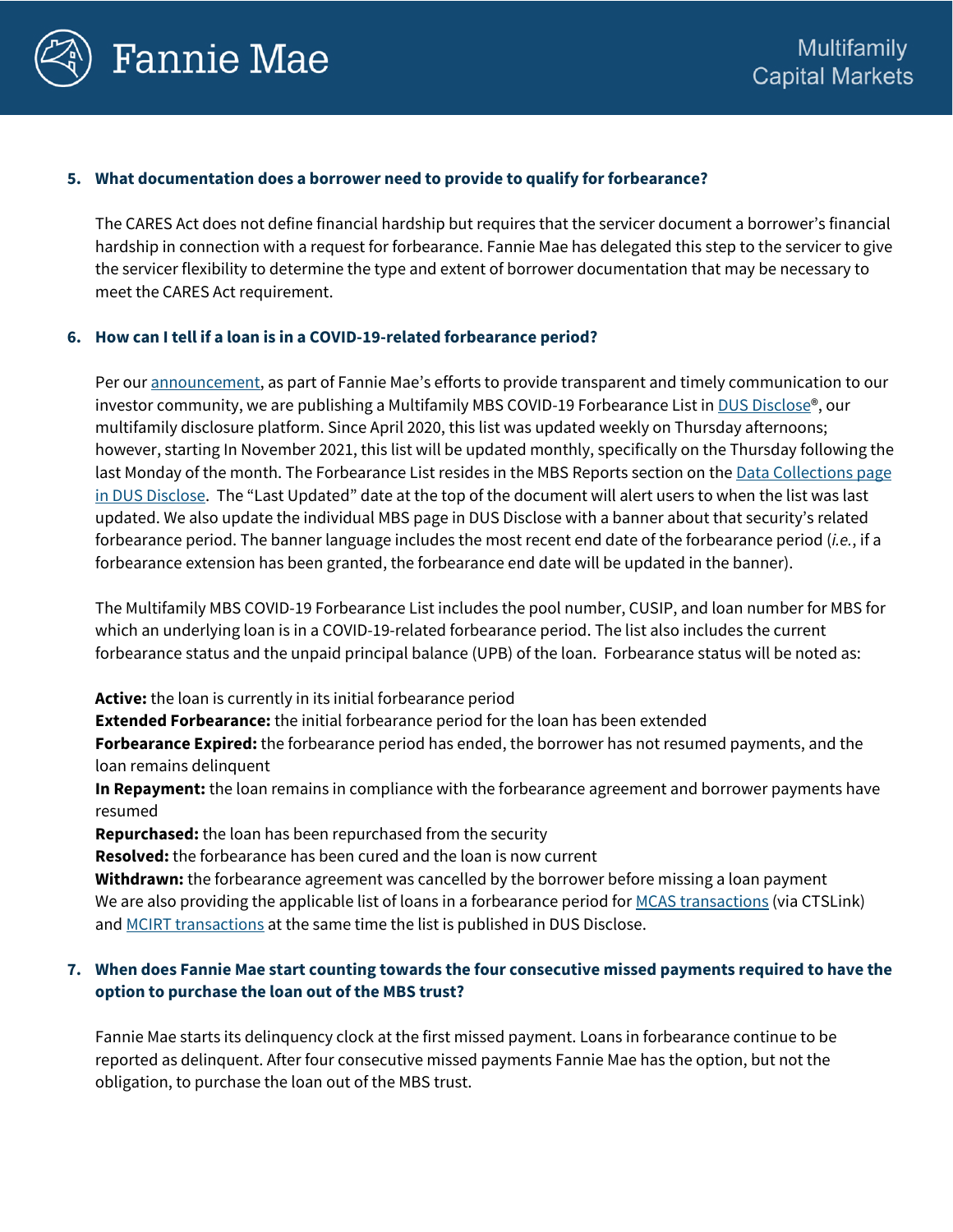

**8. Why can I see a loan listed on the Multifamily MBS COVID-19 Forbearance List under Data Collections in DUS Disclose, but that same loan is indicated as being current when I look it up using the Advanced Search function in DUS Disclose? When will the loan show as delinquent?**

The Multifamily MBS COVID-19 Forbearance List published in **[DUS Disclose Data Collections](https://mfdusdisclose.fanniemae.com/?_ga=2.112969164.932379224.1591021885-310581502.1573829234#/resources/datacollections)** shows loans where a forbearance period has been requested and granted. A forbearance request may predate the borrower's first missed payment, in which case the loan would appear on the forbearance list and also show as current in DUS Disclose, until the month after the first missed payment.

Investors can find a first indication of loan delinquency from DUS Disclose on the 23rd calendar day in the month following the borrower's first missed payment, when the Loan Payment Status field will be updated from Current to 30-59 Days Delinquent. If the loan remains delinquent, the next update will appear on the 6th business day of the next month in the MBS Loan Level Delinquency 60-Plus Days Report in DUS Disclose Data Collections. For example:

**April 1:** borrower misses first payment **April 25:** Fannie Mae advances scheduled P&I to investor

**May 1:** borrower misses second payment

**May 22:** DUS Disclose May Loan Payment Status changes to **30-59 Days Delinquent**, indicating one missed monthly payment (April)

**May 25:** Fannie Mae advances second scheduled P&I to investor

**June 1:** borrower misses third payment

**June 8** (6th business day): loan appears on the MBS Loan Level Delinquency 60-Plus Days Report as **60 days delinquent**, indicating two missed monthly payments (April, May)

**June 23:** DUS Disclose June Loan Payment Status changes to **60-89 Days Delinquent**, indicating two missed monthly payments (April, May)

**June 25:** Fannie Mae advances third scheduled P&I to investor

**July 1:** borrower misses fourth payment

**July 9** (6th business day): loan appears on the MBS Loan Level Delinquency 60-Plus Days Report as **90 days delinquent**, indicating three missed monthly payments (April, May, June)

**July 23:** DUS Disclose July Loan Payment Status changes to **90+ Days Delinquent**

**July 25:** Fannie Mae advances fourth scheduled P&I to investor

**August 10** (6th business day): loan appears on the MBS Loan Level Delinquency 60-Plus Days Report as **120 days delinquent**

**August 21:** DUS Disclose August Loan Payment Status changes to **120 Days Delinquent**

## **9. How long is Fannie Mae's delegation to grant forbearance in effect?**

To align with the CARES Act, we initially delegated to lenders the authority to grant forbearances, if requested by a borrower, for up to three monthly payments for any loan that was not more than 30 days past due. This delegation for COVID-related forbearances was effective until August 31, 2020. Effective July 1, 2020, we allowed lenders to extend existing forbearances for an additional three months, for a total forbearance of up to six months. On December 22, 2020, we announced that this delegation authority had been extended until March 31,